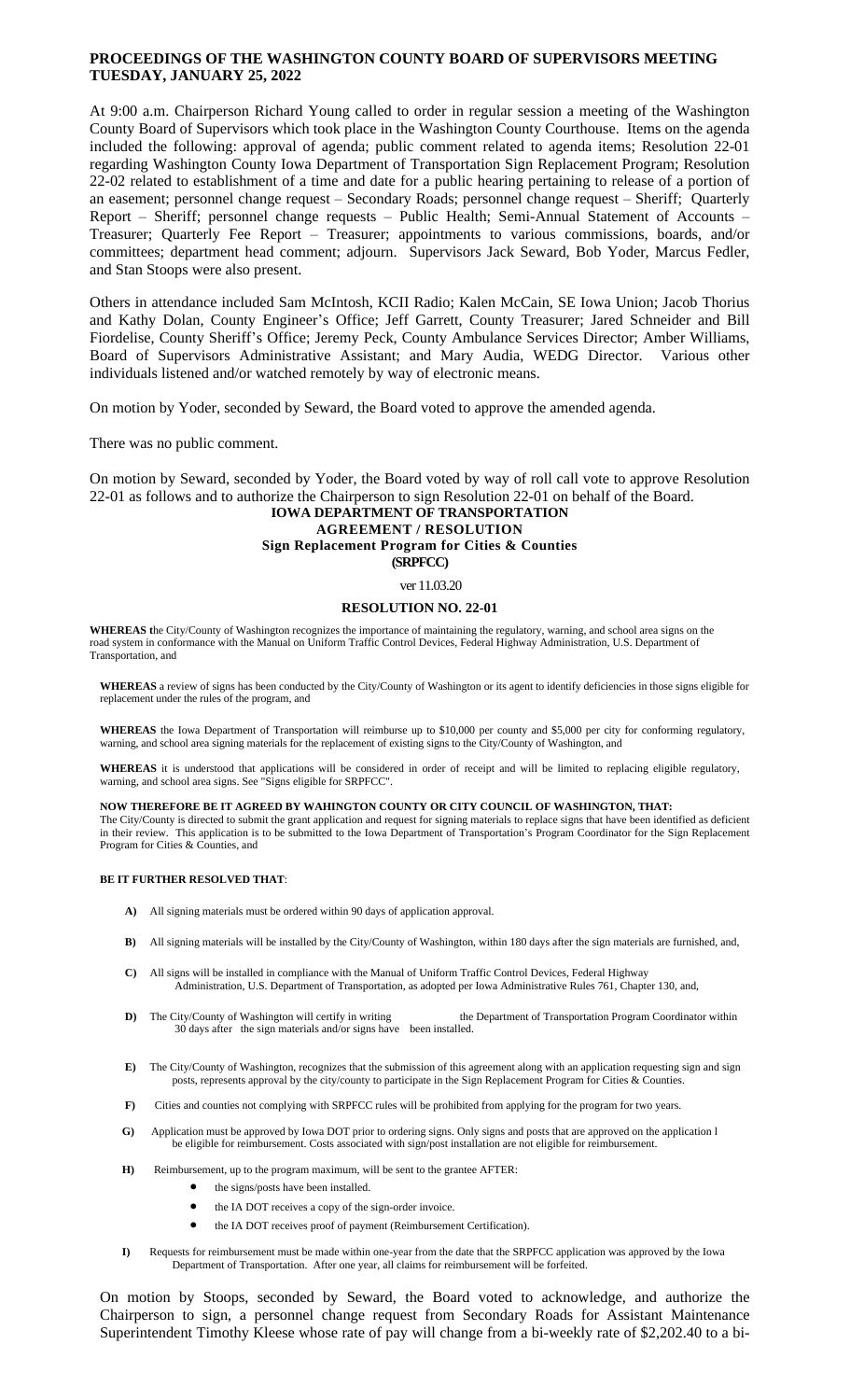weekly rate of \$2,234.40 effective January 26, 2022. County Engineer Jacob Thorius explained that the increase in compensation rate is a result of Kleese reaching a six-month step increase.

On motion by Yoder, seconded by Fedler, the Board voted to acknowledge, and authorize the Chairperson to sign, a personnel change request from Secondary Roads for Maintenance Superintendent John Wagner whose rate of pay will change from a bi-weekly rate of \$2,519.20 to a bi-weekly rate of \$2,555.20 effective April 30, 2022. Thorius explained that the increase in compensation rate is a result of Wagner reaching a six-month step increase.

On motion by Yoder, seconded by Stoops, the Board voted by way of roll call vote to approve Resolution 22-02 as follows and to authorize the Chairperson to sign Resolution 22-02 on behalf of the Board.

### **RESOLUTION 22-02**

Resolution to fix a date for a public hearing on proposal to enter into an Agreement for the release of a **portion of an easement located in LOT 1 AND LOT 4, BLOCK 4, MARGARET M. YOUNG'S ADDITION, LOCATED IN THE SOUTHWEST ONE-QUARTER OF THE NORTHWEST ONE-QUARTER OF SECTION 17, TOWNSHIP 75 NORTH, RANGE 7 WEST OF THE 5 TH PRINCIPAL MERIDIAN, CITY OF WASHINGTON, WASHINGTON COUNTY, IOWA**

**WHEREAS**, the Board of Supervisors of Washington County, Iowa (the "County") proposes to enter into an agreement (the 'Agreement") pursuant to Iowa Code Section 331.361 pertaining to the release of a portion of a Kewash Nature Trail easement to Matnic LLC (Matthew D. Lepic and Nicole Lepic):

**A PORTION OF THE FORMER RIGHT-OF-WAY OF THE KEWASH RAILROAD LOCATED IN LOT 1 AND LOT 4, BLOCK 4, MARGARET M. YOUNG ADDITION, LOCATION THE SOUTHWEST ONE-QUARTER OF THE NORTHWEST ONE-QUARTER OF SECTION 17, TOWNSHIP 75 NORTH, RANGE 7 WEST OF THE 5 TH PRINICIPAL MERIDIAN, CITY OF WASHINGTON, WASHINGTON COUNTY, IOWA, MORE PARTICULARY DESCRIBED AS FOLLOWS:** 

**BEGINNING AY THE SOUTHEAST CORNER OF LOT 1, ALSO BEING THE NORTHEAST CORNER OF LOT 4, MARGARET M. YOUNGS'S ADDITION TO THE CITY OF WASHINGTON, WASHINGTON COUNTY, IOWA, AS RECORDED IN TOWN LOT DEED BOOK D, PAGE 408 IN THE RECORDS OF THE WASHINGTON COUNTY RECORDERS OFFICE, SAID POINT ALSO BEING ON THE NORTH RIGHT-OF-WAY LINE OF THE FORMER** KEWASH RAILROAD; THENCE S00°15'55"E, ALONG THE EAST LINE OF SAID LOT 4, BLOCK 4, A DISTANCE OF 41.04 FEET; THENCE N80°19'04"W, 49.96 FEET, THENCE N00°14'28"E, 31.92 FEET;THENCE N89°41'38", 74.60 FEET TO A POINT ON THE WEST LINE OF SAID LOT 4, BLOCK 4, A DISTANCE OF 16.24 FEET TO A POINT ON **THE NORTH RIGHT-OF-WAY LINE OF SAID FORMER KEWASH RAILROAD; THENCE S82˚39'22" E ALONG SAID NORTH RIGHT-OF-WAY LINE, 124.55 FEET THE POINT OF BEGINNING, CONTAINING 0.06 ACRE (2,829 SQUARE FEET) AND IS SUBJECT TO EASEMENTS AND RESTRICTION OF RECORD.**

**WHEREAS**, this real estate was previously owned by the Kewash Railroad, Inc., and

**WHEREAS**, the Washington County Conservation Board acquired a permanent easement from the Kewash Railroad, Inc. for the purpose of establishing the Kewash Trailhead, and

**WHEREAS**, the County no longer plans to use the current easement, and Matnic LLC desires to take possession of the easement, and thereby assume all risks of railway line reactivation under the National Trails System Act, 16 U.S.C. 1247(d), and

**WHEREAS**, the Washington County Conservation Board has approved the Agreement and release of the easement, and asks the County to approve the Agreement and release of the easement, and

**WHEREAS**, the Washington County Conservation Board has approved the sale of the aforementioned portion of Kewash Nature trail easement for a consideration of \$28,300, which will be directly allocated to future Kewash Nature Trail projects and enhancements, and

**WHEREAS**, as part of the Agreement, the County shall bear no costs associated with the transfer of the real estate, and

W**HEREAS** it is now necessary to fix a date of meeting of the Board of Supervisors at which it is proposed to take action to enter into the Agreement and to give notice thereof as required by law.

#### **Be It Resolved by the Board of Supervisors of Washington County, Iowa, as follows**:

**Section 1.** The Board of Supervisors shall meet on the 8th day of February, 2022, at the Washington County Courthouse, 222 West Main Street, Washington, Iowa, at 9:00 o'clock a.m., at which time and place a hearing will be held and proceedings will be instituted and action taken to enter into the Agreement. The County Auditor is hereby authorized to select a different date for the public hearing, should it be necessary to meet the notice and publication requirements as set forth in Section 2 of this resolution.

**Section 2.** The County Auditor is hereby directed to give notice of the proposed action on the Agreement setting forth the terms of the Agreement, including the purchase price, the time when and place where the said meeting will be held by publication at least once and not less than four days and not more than 20 days before the date selected for the meeting, in a legal newspaper which has a general circulation in the County. The notice shall be in substantially the following form:

NOTICE OF PROPOSED ACTION TO INSTITUTE PROCEEDINGS TO ENTER INTO AN AGREEMENT FOR THE RELEASE OF AN EASEMENT AT THE KEWASH TRAILHEAD LOCATED IN LOT 1 AND LOT 4, BLOCK 4, MARGARET M. YOUNG ADDITION, LOCATION THE SOUTHWEST ONE-QUARTER OF THE NORTHWEST ONE-QUARTER OF SECTION 17, TOWNSHIP 75 NORTH, RANGE 7 WEST OF THE 5 TH PRINICIPAL MERIDIAN, CITY OF WASHINGTON, WASHINGTON COUNTY, IOWA FOR THE CONSIDERATION OF \$28,300 TO BE PAID TO THE WASHINGTON COUNTY CONSERVATION BOARD.

The Board of Supervisors shall meet on the 8th day of February, 2022, at the Washington County Courthouse, 222 West Main Street, Washington, Iowa, at 9:00 o'clock a.m., for the purpose of instituting proceedings and taking action on an agreement (the "Agreement") for the release of an easement over the following described property to Matnic LLC for a consideration of \$28,300:

**A PORTION OF THE FORMER RIGHT-OF-WAY OF THE KEWASH RAILROAD LOCATED IN LOT 1 AND LOT 4, BLOCK 4, MARGARET M. YOUNG ADDITION, LOCATION THE SOUTHWEST ONE-QUARTER OF THE NORTHWEST ONE-QUARTER OF SECTION 17, TOWNSHIP 75 NORTH, RANGE 7 WEST OF THE 5 TH PRINICIPAL MERIDIAN, CITY OF WASHINGTON, WASHINGTON COUNTY, IOWA, MORE PARTICULARY DESCRIBED AS FOLLOWS:** 

**BEGINNING AY THE SOUTHEAST CORNER OF LOT 1, ALSO BEING THE NORTHEAST CORNER OF LOT 4, MARGARET M. YOUNGS'S ADDITION TO THE CITY OF WASHINGTON, WASHINGTON COUNTY, IOWA, AS RECORDED IN TOWN LOT DEED BOOK D, PAGE 408 IN THE RECORDS OF THE**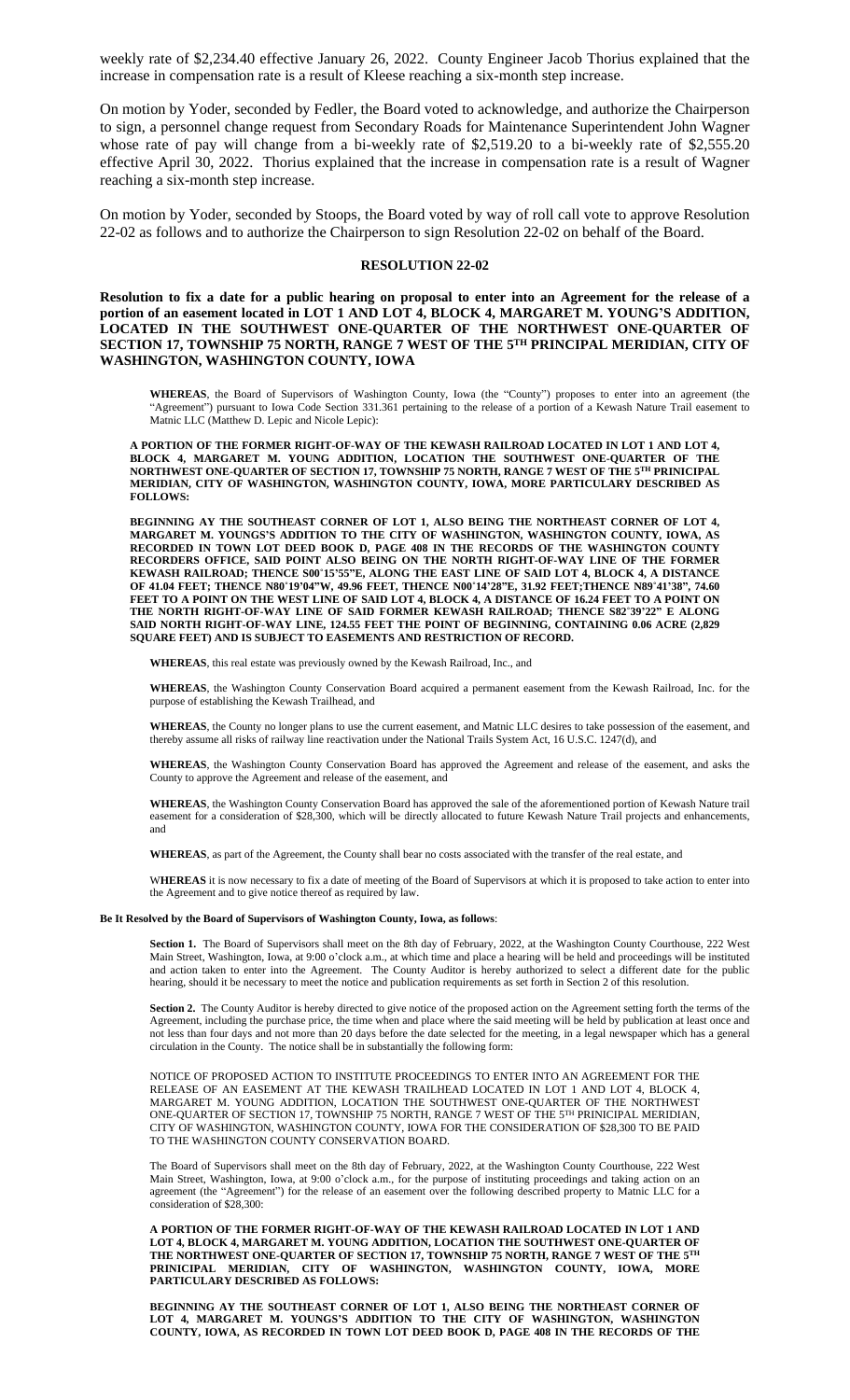**WASHINGTON COUNTY RECORDERS OFFICE, SAID POINT ALSO BEING ON THE NORTH RIGHT-OF-WAY LINE OF THE FORMER KEWASH RAILROAD; THENCE S00˚15'55"E, ALONG THE EAST LINE OF** SAID LOT 4, BLOCK 4, A DISTANCE OF 41.04 FEET; THENCE N80°19'04"W, 49.96 FEET, THENCE N00°14'28"E, 31.92 FEET;THENCE N89°41'38", 74.60 FEET TO A POINT ON THE WEST LINE OF SAID LOT **4, BLOCK 4, A DISTANCE OF 16.24 FEET TO A POINT ON THE NORTH RIGHT-OF-WAY LINE OF SAID FORMER KEWASH RAILROAD; THENCE S82˚39'22" E ALONG SAID NORTH RIGHT-OF-WAY LINE, 124.55 FEET THE POINT OF BEGINNING, CONTAINING 0.06 ACRE (2,829 SQUARE FEET) AND IS SUBJECT TO EASEMENTS AND RESTRICTION OF RECORD.**

This real estate was deeded to the Washington County Conservation Board (WCCB) from the Kewash Railroad, Inc. for the purpose of creating the Kewash Nature Trail. Matnic LLC approached the WCCB in regards to purchasing a portion of said easement in an effort to conform to the City of Washington's building and zoning codes. As part of the terms of the Agreement, the County will pay no costs associated with this transfer. Matnic LLC will pay a consideration of \$28,300 to the WCCB at closing.

At that time and place, oral or written objections may be filed or made to the proposal to enter into the Agreement. After receiving objections, the County may determine to enter into the Agreement and release the easement to Matnic LLC, in which case, the decision will be final unless appealed to the District Court within fifteen (15) days thereafter.

At any time before the date fixed for taking action to enter into the Agreement, a petition may be filed with the County Auditor asking the question of entering into an Agreement with Matnic LLC, for the release of an easement located in A PORTION OF THE FORMER RIGHT-OF-WAY OF THE KEWASH RAILROAD LOCATED IN LOT 1 AND LOT 4, BLOCK 4, MARGARET M. YOUNG ADDITION, LOCATION THE SOUTHWEST ONE-QUARTER OF THE NORTHWEST ONE-QUARTER OF SECTION 17, TOWNSHIP 75 NORTH, RANGE 7 WEST OF THE  $5^{\text{TH}}$ PRINICIPAL MERIDIAN, CITY OF WASHINGTON, WASHINGTON COUNTY, IOWA, be submitted to the registered voters of the County.

By order of the Board of Supervisors of Washington County, Iowa.

Daniel L. Widmer County Auditor

**Section 3.** All resolutions or parties thereof in conflict herewith are hereby repealed to the extent of such conflict.

**Section 4.** This resolution shall be in full force and effect immediately upon its adoption and approval, as provided by law.

On motion by Seward, seconded by Fedler, the Board voted to acknowledge, and authorize the Chairperson to sign, a personnel change request from the Sheriff for Jailer Michael Ahlf whose final day of employment occurred January 11, 2022.

On motion by Stoops, seconded by Seward, the Board voted to acknowledge receipt of the Washington County Sheriff's Quarterly Cash Report for the 2nd quarter of FY22. The report, presented by Civil Deputy Bill Fiordelise, included a beginning balance of \$13,853.26, total receipts including unallocated funds in the amount of \$43,792.77, total disbursements of \$47,770.72, and an ending balance of \$9,875.31. The complete report is available in the office of the Washington County Auditor.

On motion by Yoder, seconded by Stoops, the Board voted to acknowledge, and authorize the Chairperson to sign, a personnel change request from Public Health for a nine-year longevity bonus in the amount of \$500.00, effective March 7, 2022, for Jessica Janecek. The vote on the motion: Aye-Young, Yoder, Stoops, Fedler; Nay-Seward.

On motion by Stoops, seconded by Yoder, the Board voted to acknowledge, and authorize the Chairperson to sign, a personnel change request from Public Health for a nine-year longevity bonus in the amount of \$500.00, effective March 8, 2022, for Bonnie Lins. The vote on the motion: Aye-Young, Yoder, Stoops, Fedler; Nay-Seward.

On motion by Yoder, seconded by Stoops, the Board voted to acknowledge, and authorize the Chairperson to sign, a personnel change request from Public Health for a ten-year longevity bonus in the amount of \$500.00, effective June 21, 2022, for Diane Waldschmidt. The vote on the motion: Aye-Young, Yoder, Stoops, Fedler; Nay-Seward.

On motion by Stoops, seconded by Yoder, the Board voted to acknowledge, and authorize the Chairperson to sign, a personnel change request from Public Health for a seven-year longevity bonus in the amount of \$500.00, effective March 12, 2022, for Megan Waterhouse. The vote on the motion: Aye-Young, Yoder, Stoops, Fedler; Nay-Seward.

On motion by Yoder, seconded by Fedler, the Board voted to acknowledge, and authorize the Chairperson to sign, a personnel change request from Public Health for Susan Beatty whose rate of pay will increase from \$20.36 per hour to \$27.25 per hour effective January 27, 2022.

On motion by Stoops, seconded by Fedler, the Board voted to acknowledge, and authorize the Chairperson to sign, a personnel change request from Public Health for Jackie Brown whose rate of pay will increase from \$16.00 per hour to \$17.00 per hour effective January 27, 2022.

On motion by Fedler, seconded by Stoops, the Board voted to acknowledge, and authorize the Chairperson to sign, a personnel change request from Public Health for Sara Hammes whose rate of pay will increase from \$30.00 per hour to \$33.00 per hour effective January 27, 2022.

On motion by Yoder, seconded by Fedler, the Board voted to acknowledge, and authorize the Chairperson to sign, a personnel change request from Public Health for Maxine Hervey whose rate of pay will increase from \$15.92 per hour to \$18.00 per hour effective January 27, 2022.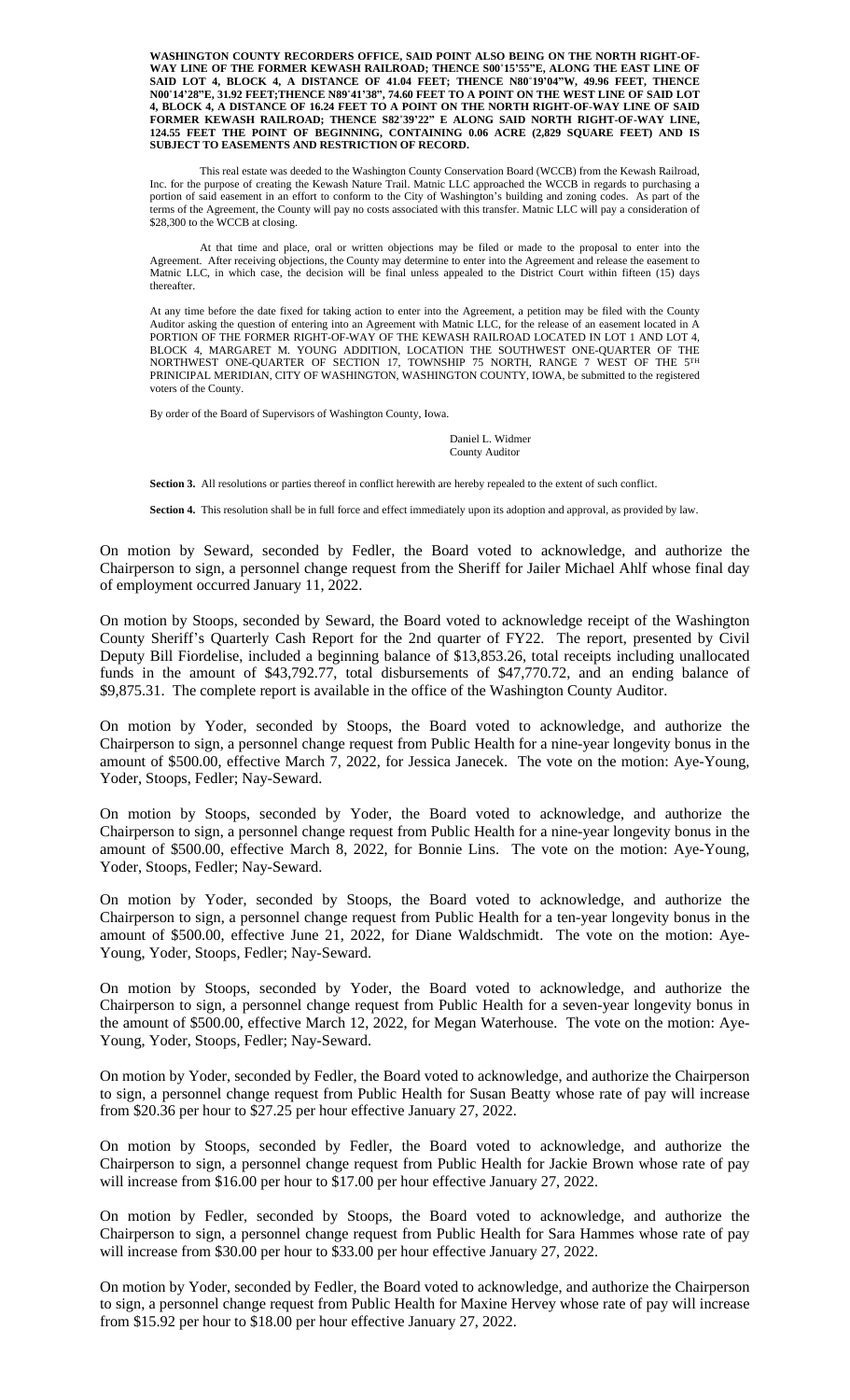On motion by Yoder, seconded by Fedler, the Board voted to acknowledge, and authorize the Chairperson to sign, a personnel change request from Public Health for Lori Hobscheidt whose rate of pay will increase from \$23.46 per hour to \$27.00 per hour effective January 27, 2022.

On motion by Seward, seconded by Stoops, the Board voted to acknowledge, and authorize the Chairperson to sign, a personnel change request from Public Health for Jessica Janecek whose rate of pay will increase from \$19.90 per hour to \$25.26 per hour effective January 27, 2022.

On motion by Stoops, seconded by Seward, the Board voted to acknowledge, and authorize the Chairperson to sign, a personnel change request from Public Health for Bonnie Lins whose rate of pay will increase from \$16.22 per hour to \$18.00 per hour effective January 27, 2022.

On motion by Yoder, seconded by Fedler, the Board voted to acknowledge, and authorize the Chairperson to sign, a personnel change request from Public Health for Irene McDowell whose rate of pay will increase from \$17.10 per hour to \$18.00 per hour effective January 27, 2022.

On motion by Fedler, seconded by Seward, the Board voted to acknowledge, and authorize the Chairperson to sign, a personnel change request from Public Health for Jenifer Roberts whose rate of pay will increase from \$27.85 per hour to \$30.00 per hour effective January 27, 2022.

On motion by Seward, seconded by Fedler, the Board voted to acknowledge, and authorize the Chairperson to sign, a personnel change request from Public Health for Diane Waldschmidt whose rate of pay will increase from \$28.85 per hour to \$32.00 per hour effective January 27, 2022.

On motion by Yoder, seconded by Stoops, the Board voted to acknowledge, and authorize the Chairperson to sign, a personnel change request from Public Health for Megan Waterhouse whose rate of pay will increase from \$28.57 per hour to \$32.00 per hour effective January 27, 2022.

On motion by Seward, seconded by Fedler, the Board voted to acknowledge, and authorize the Chairperson to sign, a personnel change request from Public Health for Peggy Wood whose rate of pay will increase from \$34.25 per hour to \$35.00 per hour effective January 27, 2022.

|                                           | <b>Beginning</b>   |                    |                      | <b>Treasurer's</b> | <b>Outstanding</b> | <b>Auditor's</b>    |
|-------------------------------------------|--------------------|--------------------|----------------------|--------------------|--------------------|---------------------|
| <b>Funds</b>                              | <b>Balance</b>     | <b>Receipts</b>    | <b>Disbursements</b> | <b>Balance</b>     | <b>Warrants</b>    | <b>Balance</b>      |
| <b>General Basic</b>                      | 3,853,228.07<br>S  | 5,113,999.65<br>S  | 4,990,161.78<br>\$   | 3,977,065.94       | \$<br>102.222.85   | 3,874,843.09<br>s   |
| <b>General Supplemental</b>               | 1,588,750.12       | 2.326.613.42       | 2,166,941.13         | 1,748,422.41       | 25,642.68          | 1.722.779.73        |
| American Recovery & Reinvest Act          | 2,133,222.00       |                    |                      | 2,133,222.00       |                    | 2,133,222.00        |
| <b>County MHDS</b>                        | 55.099.55          | 262.146.99         | 211.859.10           | 105,387.44         |                    | 105.387.44          |
| <b>Rural Services Basic</b>               | 656,358.06         | 1,890,377.86       | 1,042,639.39         | 1,504,096.53       | 19,435.55          | 1,484,660.98        |
| <b>Deling Fine Collections Co Atty</b>    | 29,026.27          | 3,021.15           |                      | 32,047.42          |                    | 32,047.42           |
| <b>Law Enforcement County Attorney</b>    | 4.403.13           | ×,                 |                      | 4.403.13           |                    | 4.403.13            |
| <b>Law Enforcement County Sheriff</b>     | 55,780.15          | 318.43             |                      | 56,098.58          |                    | 56,098.58           |
| <b>Secondary Roads</b>                    | 3,408,111.99       | 3,659,870.47       | 4,849,984.43         | 2,217,998.03       | 196.725.13         | 2,021,272.90        |
| <b>REAP</b>                               | 142,683.75         | 12,096.00          | 50,000.00            | 104.779.75         |                    | 104.779.75          |
| <b>Recorders Records Management</b>       | 56,246.71          | 2,884.00           |                      | 59,130.71          |                    | 59,130.71           |
| <b>Conservation Land Acquisition</b>      | 427,121.69         | 265,602.40         | 584,894.20           | 107,829.89         | 43.485.30          | 64,344.59           |
| <b>Suppl Environmental Projects</b>       | 2,645.98           |                    |                      | 2,645.98           |                    | 2,645.98            |
| <b>Capital Projects</b>                   | 64,760.55          | 61.674.19          | 6.741.60             | 119,693.14         | 3.050.00           | 116,643.14          |
| <b>Capital Projects-Communications</b>    | 2,167,890.04       |                    | 13,020.00            | 2,154,870.04       | 7,440.00           | 2,147,430.04        |
| <b>Debt Service</b>                       | 35,142.86          | 175.268.14         | 28,400.00            | 182,011.00         |                    | 182,011.00          |
| Debt Service-Washington Co Hospital       | ä,                 | 19,532,441.81      | 19,532,441.81        |                    |                    |                     |
| <b>Debt Service-Secondary Roads</b>       | 8,969.31           |                    | 250.00               | 8.719.31           |                    | 8.719.31            |
| <b>Debt Service-Communications</b>        | 78,266.06          | 629.124.12         | 196,525.00           | 510,865.18         | 300.00             | 510,565.18          |
| <b>Emergency Management Agency</b>        | 123,465.07         | 510,646.38         | 505,325.39           | 128,786.06         | 8.239.12           | 120,546.94          |
| <b>Communications Commission</b>          | 355,362.48         | 442,275.50         | 513,952.21           | 283,685.77         | 6,335.37           | 277,350.40          |
| E911 Surcharge                            | 741,360.89         | 143,668.07         | 60,993.29            | 824,035.67         | 25,670.84          | 798,364.83          |
| Maternal/Child Health Care                | 57,201.03          | 123,755.18         | 139,410.91           | 41,545.30          | 3,706.81           | 37,838.49           |
| <b>Assessment Expense</b>                 | 221,691.19         | 265,774.47         | 215,317.34           | 272,148.32         | 392.12             | 271,756.20          |
| Hospital                                  | 11,843.23          | 764.753.55         | 757,045.53           | 19.551.25          |                    | 19.551.25           |
| <b>Agricultural Extension Service</b>     | 2,361.25           | 153,356.10         | 151,796.76           | 3,920.59           |                    | 3,920.59            |
| <b>Consolidated District Schools</b>      | 172,420.84         | 10,922,548.78      | 10,805,544.91        | 289,424.71         |                    | 289,424.71          |
| <b>Consolidated Community College</b>     | 14,662.83          | 992,458.02         | 981,783.82           | 25,337.03          |                    | 25.337.03           |
| <b>Consolidated Corporations</b>          | 55,294.01          | 4,318,944.15       | 4,276,245.17         | 97,992.99          |                    | 97.992.99           |
| <b>Special Assessments /Cities/</b>       | 2,168.73           | 12,177.63          | 13,772.36            | 574.00             |                    | 574.00              |
| <b>Consolidated Townships</b>             | 4,953.44           | 304,763.53         | 300,728.63           | 8,988.34           |                    | 8,988.34            |
| <b>State General</b>                      | 31.95              | 1,988.20           | 1,969.33             | 50.82              |                    | 50.82               |
| <b>Crawford Benefited Fire District</b>   | 397.16             | 16,203.51          | 16,510.70            | 89.97              |                    | 89.97               |
| <b>Tax Sale Redemption</b>                | ä,                 | 120.742.13         | 120.742.13           |                    |                    |                     |
| <b>Motor Vehicle</b>                      | 763,627.04         | 4,436,732.27       | 4,313,533.85         | 886,825.46         |                    | 886.825.46          |
| <b>Drivers License</b>                    | 100.00             |                    |                      | 100.00             |                    | 100.00              |
| Condemnation                              |                    |                    |                      |                    |                    |                     |
| <b>Unclaimed Property Fees</b>            |                    |                    |                      |                    |                    |                     |
| <b>Advance Tax</b>                        | 83,809.09          | 51,213.29          | 120,903.93           | 14,118.45          |                    | 14,118.45           |
| <b>Unapportioned Tax</b>                  |                    |                    |                      |                    |                    |                     |
| <b>Recorders Electronic Fees</b>          | 460.88             | 2,884.00           | 2,909.00             | 435.88             |                    | 435.88              |
| <b>Drainage District/Outside Trustees</b> | 3.981.41           |                    |                      | 3,981.41           |                    | 3,981.41            |
| Special Assessments /County/              |                    | 5,265.00           |                      | 5,265.00           |                    | 5,265.00            |
| <b>Health Insurance Trust</b>             | 1,895,848.88       | 968,611.20         | 1,076,946.61         | 1,787,513.47       |                    | 1,787,513.47        |
| <b>Flexible Benefits Trust</b>            | 16,066.15          | 10,022.43          | 12,271.25            | 13,817.33          |                    | 13,817.33           |
| <b>Dental Insurance Trust</b>             | 33,000.70          | 39,828.55          | 30,171.53            | 42,657.72          | 2.980.37           | 39.677.35           |
| <b>Totals</b>                             | 19.327.814.54<br>s | 58.544.050.57<br>s | S.<br>58.091.733.09  | \$19.780.132.02    | \$<br>445.626.14   | \$<br>19.334.505.88 |

#### WASHINGTON COUNTY - STATEMENT OF FUNDS - FOR THE PERIOD FROM JULY 1, 2021. TO DECEMBER 31, 2021, INCLUSIVE

Washington County, Iowa -- We, Jeffrey A. Garrett, Treasurer, and Daniel L. Widmer, Auditor, do hereby certify that the report given above is a correct summary of the business transacted during the period therein specified

Daniel L. Widmer Jeffrey A. Garrett **County Auditor County Treasurer**